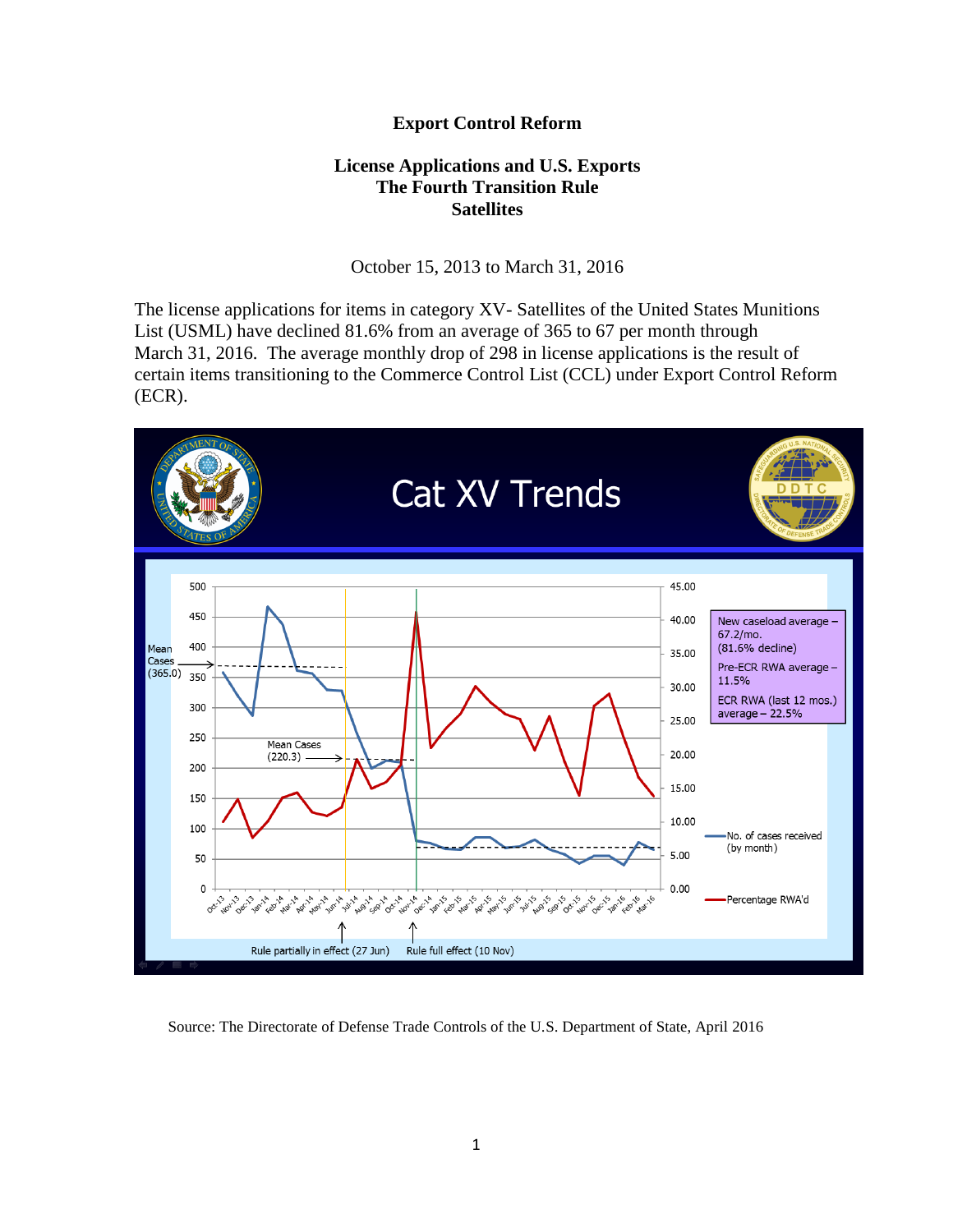Since the Fourth ECR Transition Rule became effective on June 27, 2014, the average number of BIS license applications for the four ECCN 9x515 items created by this rule is 88 per month through March 31, 2016. The approval rate is 80.1%.



BIS License Applications for the Fourth ECR Transition Rule June 27, 2014 to March 31, 2016

Source: Commerce U.S. Exports Exporter Support System, April 2016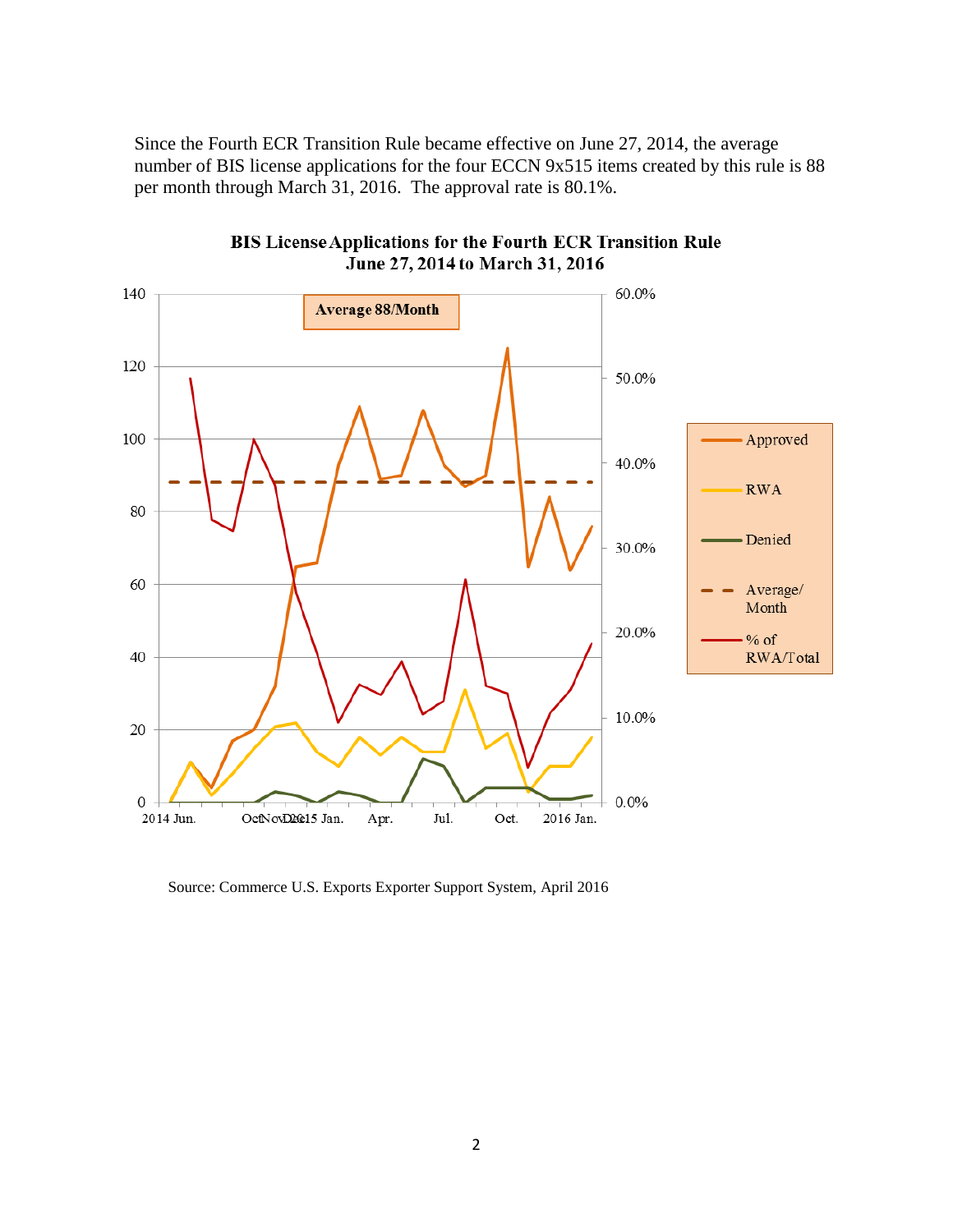From June 27, 2014 to March 31, 2016, U.S. exports of items under the Fourth ECR transition Rule – Satellites items (9x515) under BIS jurisdiction totaled 4,044 shipments<sup>1</sup> for \$1.6 billion.



The U.S. Cumulative Exports of the Fourth ECR Transition **Rule Items under BIS Jurisdiction** June 27, 2014 to March 31, 2016

Source: Automated Export System, April 2016



Source: Automated Export System, April 2016

<sup>&</sup>lt;sup>1</sup> Shipments are defined as exports being sent from one order party to one consignee located in a single country of destination on a single conveyance on the same day.